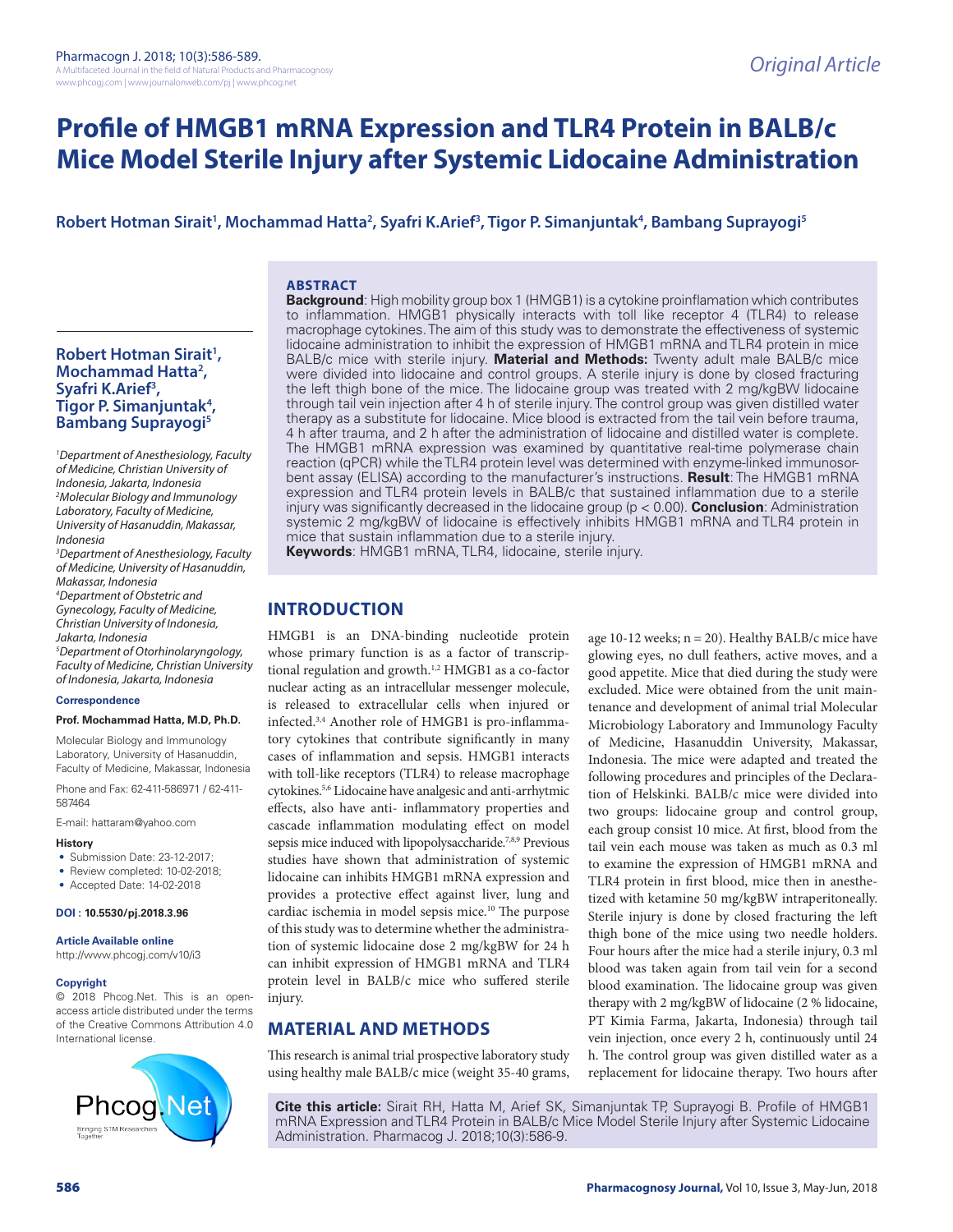the treatment of lidocaine and distilled water were completed, 0.3 ml of blood was drawn again from the two study groups for a third blood test. All blood samples were mixed with L6 solution and processed into nucleic acid extract and stored at -80°C before the qPCR and ELISA were examined.

#### ELISA Assay

The level of TLR4 protein in the serum and was determined with ELISA kits (Life Span Bioscience, Inc. of Seattle, North America) according to the manufacturer's instructions.

# Quantitative Real-time polymerase chain reaction (qPCR) Analysis

The qPCR examination was performed using a PCR Bio-Rad BR004129USA machine. A mixture of 22.5 μl PCR Mastermix and SYBR reen QRT was prepared. The following forward and reverse primers (1µl each) for HMGB1, glyceraldehyde 3-phosphate dehydrogenase (GAPDH) as housekeeping gene, were used: (HMGB1 for, GAG ATC CTA AGA AGC CGA GA; HMGB1 Rev, CTT CCT CAT CCT CCT ATC; GAPDH for, GAC CAC AGT CCA TGC CAT CA; GAPDH Rev, CAT CAC BCC ACA CTT TCC). Next, 2.5 μl of DNA extract was added to the 22.5 μl mixture of primary PCR mix + primary. First stage amplification was performed at 94°C for 2 s and continued until 40 cycles 60 s at 94°C, and 45 s at 57°C. Then, the results come out in the form of data.

# Statistical analysis

The data were processed using SPSS software version 20. The normally distributed data were compared with a Kolmogorov-Smirnov test and presented as mean ± SD. Comparison of data between groups were made using a t- test. A value of  $p < 0.05$  was considered significant.

#### Ethics statement

The study was conducted after obtaining a recommendation letter of ethical clearance from the Medical Research Ethics Committee at the Faculty of Medicine, Hasanuddin University (Makassar, Indonesia) with registration number UH16050436 dated October 28, 2016.

#### **RESULTS**

The average weight of BALB/c mice in the lidocaine group was 41.3 grams and in the control group of 39.34 grams. There was no significant difference between the two experimental groups p < 0.05.

i. Control group:

The initial HMGB1 mRNA expression mean  $\pm$  SD was 6.75  $\pm$  0.36, after 4 h of sterile injury increased to  $11.29 \pm 0.64$  and 2 h after distilled water administration increased steadily to 13.49 ± 0.45. The HMGB1 mRNA expression increase significantly, p value < 0.00. Preliminary TLR4 protein content of mean  $\pm$  SD is 0.31  $\pm$ 0.18, after 4 hours of sterile injury increased to  $1.67 \pm 0.26$  and 2 h after distilled water administration increased to  $2.65 \pm 0.28$ . TLR4 protein level increase significantly, p value < 0.00.

The HMGB1 mRNA expression and TLR4 protein levels in both control groups can be seen in Figure 1.

ii. Lidocaine group:

The initial expression of the mean HMGB1 mRNA  $\pm$  SD was 6.73  $\pm$  0.66, after 4 h of sterile injury increased to 11.90  $\pm$  0.62 and 2 h after lidocaine therapy decreased to  $6.94 \pm 0.51$ . The mRNA HMGB1 expression decreases significantly, p value < 0.00. Preliminary TLR4 protein content of mean  $\pm$  SD is 0.30  $\pm$  0.13, after 4 h of sterile injury increased to  $1.83 \pm 0.24$  and 2 h after



**Figure 1:** An expression of HMGB1 mRNA and TLR4 protein levels in both control groups



**Figure 2:** An expression of HMGB1 mRNA and TLR4 protein levels in both groups of lidocaine

lidocaine therapy decreased to 0.56 ± 0.17. Protein level TLR4 decreases significantly, p value < 0.00.

The HMGB1 mRNA expression and TLR4 protein levels in both groups of lidocaine can be seen in Figure 2.

# **DISCUSSION**

HMGB1 is a non-histone nuclear protein abundant and can be found in almost all types of mammalian cells.<sup>11</sup> HMGB1 includes a classic proinflammatory cytokine mediator, HMGB1 level will increase in blood in the event of injury or infection.12 HMGB1 is released passively from necrotic cells and actively from macrophage, monocyte, and dendritic cells.13 Excessive increased level of HMGB1 is always associated with worsening organ function. Extracellular HMGB1 will activate the signal path of TLR4 cell macrophages and dendrites.<sup>14,15</sup>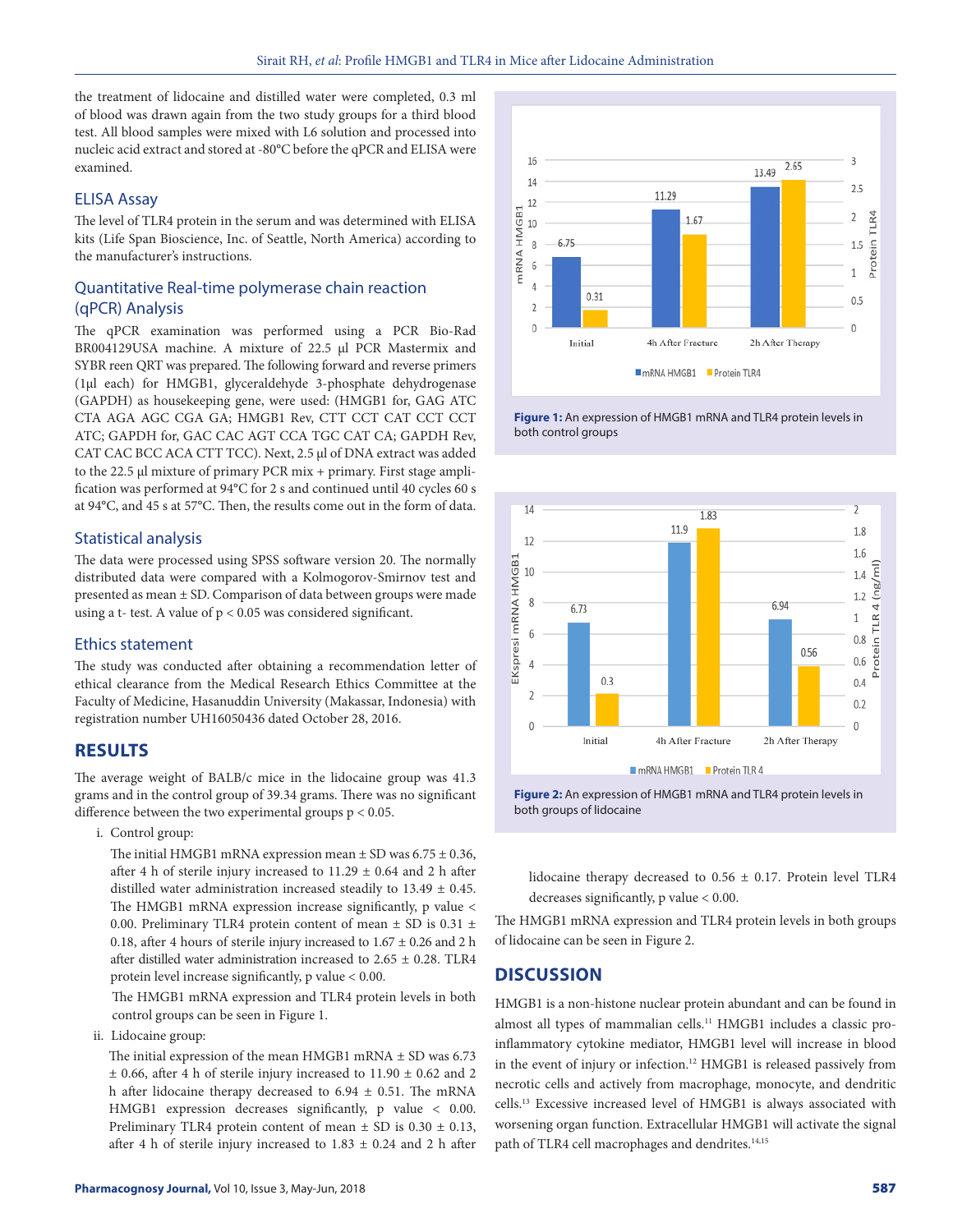Our results show that HMGB1 mRNA expression and TLR4 protein levels can be found in normal BALB/c mice blood. The expression of HMGB1 mRNA and TLR4 protein content increased after 4 h of BALB/c mice since sterile injury. Increase of mRNA HMGB1 expression and protein TLR4 shows that sterile injury within mice BALB/c results in severe inflammation. Control group express mRNA HMGB1 and TLR4 protein level statistically significant, p < 0.00. Result of this study shows that sterile aquadestila injection does not have therapeutical effect to inhibit inflammation.

The expression of mRNA HMGB1 in lidocaine group increased 1.8 times, from mean  $\pm$  SD: 6.73  $\pm$  0.66 to 11.90  $\pm$  0.62, and TLR4 protein level increased 6.2 times from mean  $\pm$  SD: 0.30  $\pm$  0.13 to 1.83  $\pm$  0.24. Increased expression of HMGB1 mRNA and TLR4 protein levels in the lidocaine group decreased after lidocaine therapy 2 mg/kgBW every 2 h, continuously for 24 h, each from mean  $\pm$  SD: 11.90  $\pm$  0.62 to 6.94  $\pm$  0.51 and from mean  $\pm$  SD: 1.83  $\pm$  0.24 to 0.56  $\pm$  0.17. decreased expression of mRNA HMGB1 and protein TLR4 is significant in statistic, p value < 0.00. Our results show that 2 mg/kgBW lidocaine administration inhibits transcription of HMGB1 mRNA expression and translation of TLR4 protein in sterile injury BALB/c mice with sterile injury.<sup>16,17</sup> Previously, Hollmann MW *et al* have shown that amide groups local anesthesia inhibited release of inflammatory mediators leukotrin B4 and interleukin-1 from human neutrophils and monocytes.<sup>8</sup>

In a previous reasearch, Wang HL *et al* demonstrated that administration of systemic lidocaine inhibits release of HMGB1 septic mice which induced with lypopolysaccharide <sup>10</sup> and transcription of mRNA HMGB1 in patients during histerectomy.18 In a separate study, Liu J *et al* have shows that systemic lidocaine therapy protects dysfunction of kidney and liver in septic mice model with inhibiting expression of TLR4, NF-κβ and interleukin-6.19

While the expression of HMGB1 mRNA and TLR4 protein levels in the control group increased steadily when compared from before the injury, 4 h after injury, and 2 h after administration of distilled water,  $p < 0.00$ . The results of this study show that administration of distilled water does not provide a therapeutic efficacy to inhibit inflammatory process.

The results of this study are consistent with the results of previous studies showing that systemic lidocaine therapy has anti-inflammatory properties in a number of sepsis disease models in experimental animals.

Within our hypothesis that 2mg/kgBW intravenously administered lidocaine every 2 hours, continuously for 24 hours of efficacy is used to inhibit transcription of HMGB1 mRNA expression and TLR4 protein translation in sterile inflammation.

# **CONCLUSION**

Intravenous administration 2 mg/kgBW of lidocaine therapy every 2 hours, continuously for 24 hours is effectively used to inhibits HMGB1 mRNA expression and TLR4 protein in BALB/c mice that sustain inflammation due to a sterile injury. Our results re-emphasize the importance of understanding that systemic lidocaine therapy has effect on antiinflammatory in many conditioned diseases caused by sterile inflammation or infection.

# **CONFLICTS OF INTEREST**

The authors declare no conflicts of interest.

## **ABBREVIATION USED**

mRNA: messenger Ribonucleic acid, HMGB1: High mobility group box 1, TLR4: Toll like receptor 4, qPCR: quantitative Real-time polymerase chain reaction, NF-κβ: nuclear factor κβ.

## **REFERENCES**

- 1. Magna M, Pisetsky DS. The Role of HMGB1 in the Pathogenesis of inflammatory and Autoimmune Diseases. Mol Med. 2014; 20 (1): 138-146.
- 2. Harris HE, Andersson U, Pisetsky PS. HMGB1: a multifunctional alarmin driving autoimmune and inflammatory disease. Nat. Rev Rheumatol. 2012; 8: 195-02.
- 3. Yang H, Antonie DJ, Andersson U, et al. The many faces of HMGB1: molecular structure-functional activity in inflammation, apoptosis, and chemotaxis. J Leukoc Biol. 2013; 93: 865-73.
- 4. Yanai H, Ban T, Wang Z, Choi MK, Kawamura T, Negshi H, Nakasato M, et al. HMGB1 proteins function as universal sentinels for nucleic- acid-mediated innate immune responses. Nature 2009; 462: 99-103
- 5. Abbas KA, Lichtman AH, Pillai S. Cellular and Moleculer IMMUNOLOGI. 9 th ed. Chapter 4. Philadelpia: Elsevier Saunders; 2017: 51-85.
- 6. Andersson U, Tracey KJ. HMGB1 is a therapeutic target for sterile inflammation and infection. Annu Rev Immunol. 2011; 29: 139-62.
- 7. Gallos G, Jones DR, Nasr SH, Emala CW and Lee HT. Local anesthetics reduce mortality and protect against renal and hepatic dysfuntion in murine septic peritonitis. Anesthesiology 2004; 101: 902-911.
- 8. Hollmann MW, Durieux ME. Local anesthetics and the inflammatory response: a new therapeutic indication. Anesthesiology. 2000; 93:858-75.
- 9. Caracas HC, Maciel JV, Martins PM, de Souza MM, Maia LC. The use of lidocaine as an anti-inflammatory substance: a systematic review. J Dent*.* 2009; 37: 93-7.
- 10. Wang HL, Ying YQ, Yu YX, Rong F, Lei WF, Zhang WH. The protective effect of lidocaine on septic rats via the inhibition of high mobility group box 1 expression and NF-κB activation. Mediators Inflamm. 2013; 570: 370.
- 11. Hreggvidsdottir HS, Ostberg T, Wahamaa H, et al. The alarmin HMGB1 acts in synergy with endogenous and exogenous danger signal to promote inflammation. J Leukoc Biol. 2009; 86: 655-62.
- 12. Venereau E, et al. Mutually exclusive redox forms of HMGB1 promote cell recruitment or proinflammatory cytokine release. J Exp Med. 2012;209:1519-28.
- 13. Scaffidi P, Mistell T, Bianchi ME. Release of chromatin protein HMGB1 by necrotic cells triggers inflammation. Nature. 2002; 418: 191-5.
- 14. Ueda T, Yoshida M. HMGB1 proteins and transcriptional regulation. Biochim Biophys Acta. 2010; 1799: 114-8.
- 15. Kagan JC, Su T, Horng T, Chow A, Akira S, Medzhitov R. TRAM couples endocytosis of Toll-like receptor 4 to the induction of interferon-beta. Nat. Immunol. 2008; 9: 361-368.
- 16. Sirait RH, Hatta M, Ramli M, Simanjuntak TP, Suprayogi P, Islam AA, Arief SK. The Analysis of the Effective Systemic Lidocaine Dosage on the Expression of HMGB1 mRNA on Mice with Sterile Musculoskeletal Injury*.* Open Journal of Anesthesiology. 2017; 7: 35-41.
- 17. Toshchakov VY, Szmacinski H, Couture LA, Lakowicz JR, Vogel, S. N. Targeting TLR4 signaling by TLR4 Toll/IL-1 receptor domain-derived decoy peptides: identification of the TLR4 Toll/IL-1 receptor domain dimerization interface. J. Immunol. 2011; 186:4819-4827.
- 18. Wang HL, Liu YY, Yan HD, Wang XS, Hyang R, lie WF. Intraoperative systemic Lidocaine inhibits the expression of HMGB1 in patients undergoing radical hysterectomy. Int J Clin Exp Med. 2014; 7(10): 3398-3403.
- 19. Liu J, Zhang H, Qi Z, Zheng X. Lidocaine protects against renal and hepatic dysfunction in septic rats via downregulation of Toll-like receptor 4. Molecular Medicine Reports. 2014; 9: 118-124.